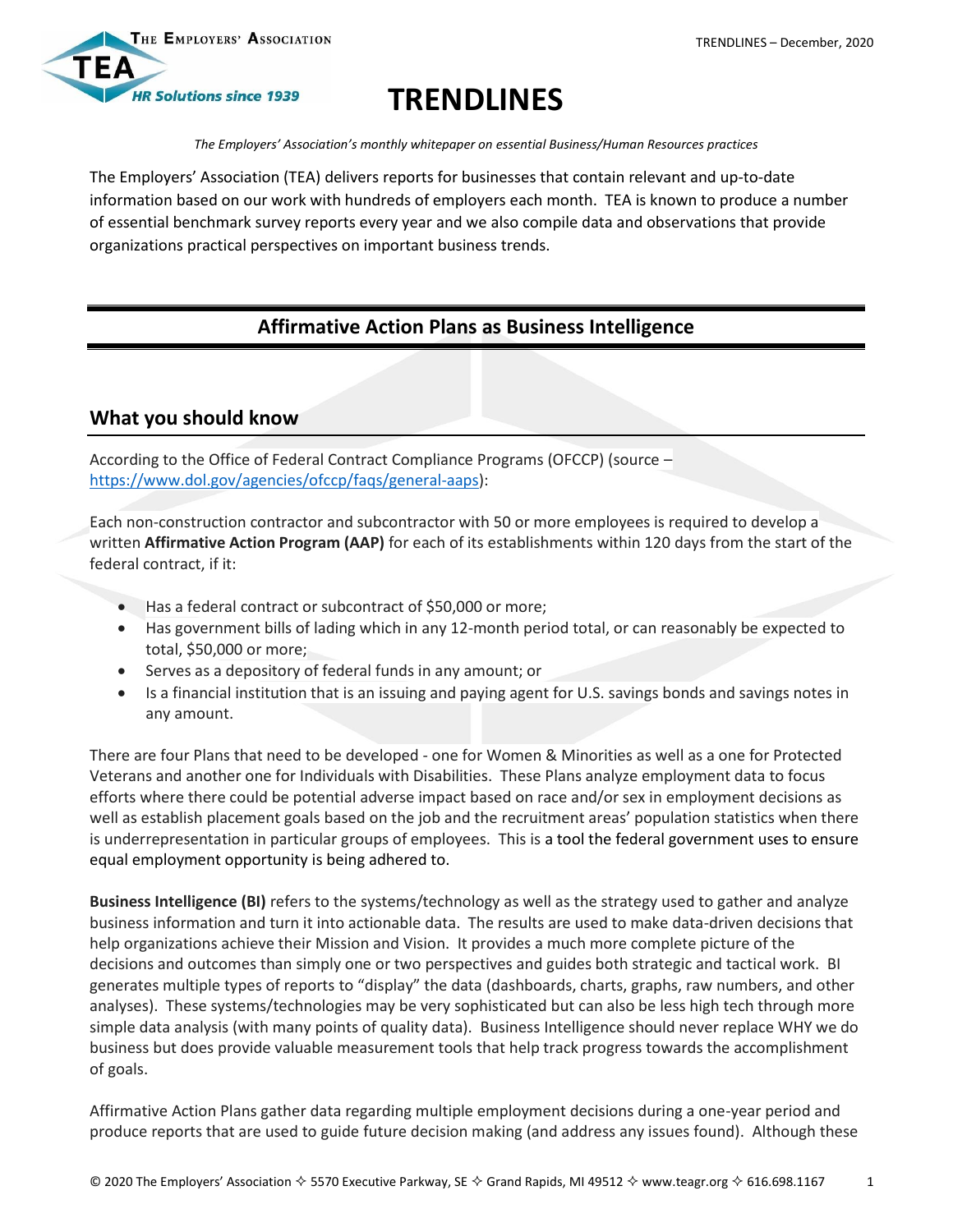reports are required for federal compliance they can function as Business Intelligence since many organizations do not naturally compile and fully analyze these type of employment data.

#### **What we know**

Most businesses use multiple points of data when making decisions and determining the quality of past decisions. The use of Business Intelligence is growing due to the ease of access to big data within an organization's multiple databases (and the software available to gather and analyze these data points).

The Employers' Association has helped many organizations develop AAPs and we have found that because the data may be in multiple systems (or simply kept in spread sheets), it can be very time consuming to compile all the required information. Some information may be in Payroll, some in a separate Human Resources Information System (HRIS), some in the Learning Management System (LMS), and other information may be stored within homegrown systems. These systems generally do not "talk" with each other and so the data is spread around and must be pulled and compiled into a single source in order to prepare required documents.

Data regarding recruitment/outreach/applicants, hires, promotions, terminations, training, compensation, availability/utilization, and others can provide a well-rounded picture of employment practices. For example, a return on investment can be done when examining recruitment and outreach efforts compared to applicants who are hired. Analyses can be done on the types of employees who advance through the organization more quickly or if there is a glass ceiling (or sticky floors) for groups of employees. It is always a good idea to ensure that an organization's compensation practices are non-discriminatory and competitive. As businesses compete for the best employees, having quality data available to ensure there are no inappropriate barriers to success is more necessary than ever before. We also know that creating and maintaining an effective compensation administration system that is externally competitive will help to eliminate many internally inequitable compensation issues.

#### **What it means**

In our work with organizations, we have not found that employers are deliberately discriminating in their employment practices. All of those we develop Affirmative Action Plans for have a commitment to Equal Employment. In reality, when analyzing the data, there are times when there are adverse impacts as a result of decisions (i.e. a layoff list may adversely impact a particular racial group more than others). This does not necessarily mean unlawful discrimination but it is something that should be examined to ensure it is the best option. Other times, there may be underutilization of particular groups based on their availability in the recruitment areas (i.e. based on race, sex, veteran status, or disabilities). It is important to be sure that outreach efforts, the interviewing process, onboarding, and development opportunities are not limited but open and without inappropriate bias.

Making efforts to find and keep the best employees is good business. When casting a wider net there are opportunities to tap into more high quality applicants and employees. Without truly analyzing the data, organizations cannot be sure they are maximizing their efforts and may in fact be hindering themselves (and others).